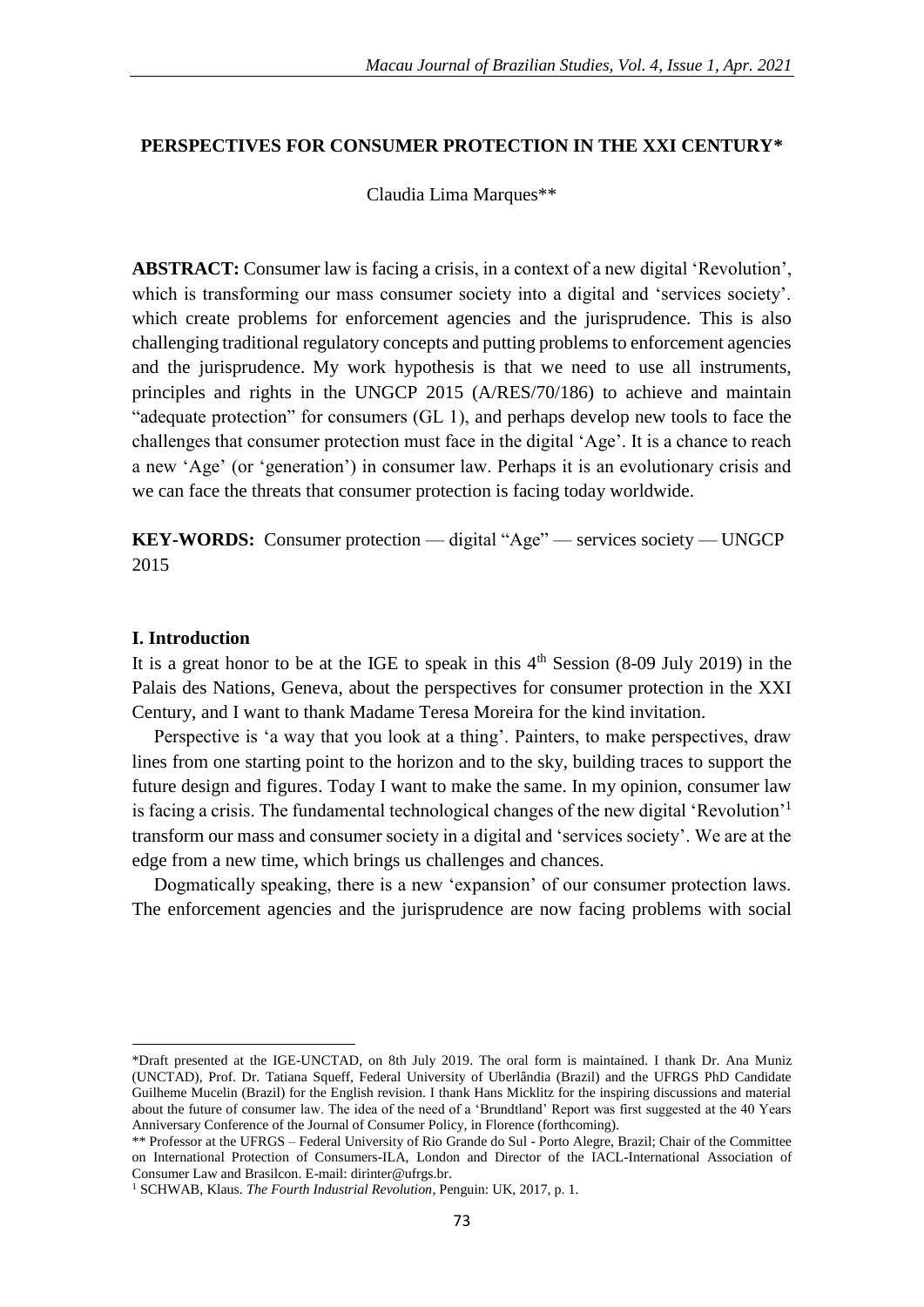$median<sub>i</sub><sup>2</sup>$  data protection,<sup>3</sup> digital contracts, new kinds of cross-border fraudulent schemes and an increasing international dimension of consumer protection.<sup>4</sup>

The traditional consumer law, with the division between goods and services, built in 'sales' of tangibles goods, is not enough. Especially the traditional division between gratuitous and onerous purchases, between financial services and the main performance – they are not been challenged. There is a new emphasis on consumer's services (traditional services, digital services and former 'public utilities') and intelligent (or connected) goods, goods with digital or immaterial content.<sup>5</sup> Because of the increasing convergence/compatibility in merging goods with services in intelligent goods, the new variety of goods with a digital content and services that needs a product in order to work (for example, a mobile phone), to be provided, the synergies between goods and services and these two consumer relationship are defying the traditional regulatory and enforcement efforts.

On the one hand, we are seeing an increasing automatization and connectivity of our lives, making it faster, but sophisticated, with our choices being more and more controlled by intermediaries and with long term and complex consumer's contract relationships.<sup>6</sup> On the other hand, we need to maintain the traditional level of quality, health and consumer safety on goods and services, as well as to engage all tools on consumer protection developed in the XX Century.<sup>7</sup>

My work hypothesis is that we need to use all instruments, principles and rights in the UNGCP 2015 (A/RES/70/186) to achieve and maintain "adequate protection" for consumers  $(GL 1)$ ,  $8$  and perhaps develop new tools to face the challenges that the consumer protection must face in the digital 'Age'. It is a chance to reach a new 'Age' (or 'generation') in consumer law. Perhaps it is an evolutionary crisis and we can face the threats that consumer protection is facing today worldwide.

I will divide my observations about how to face the new digital and services society divided in two perspectives: *as a challenge* to consumer protection and *as a chance* to change and to adapt it to the new times.

Because of time constraints, we will focus in two challenges. One great challenge for consumer protection in the Digital and Service's Society is the raise of the powerful

**.** 

<sup>&</sup>lt;sup>2</sup> See the editorial about the Facebook case in Germany, PODSZUN, Ruppert. Regulatory Mishmash? Competition Law, Facebook and Consumer Protection, in *EuCML – Journal of European Consumer and Market Law- Issue* 2/2019, pp. 49-52.

<sup>3</sup> See RIEFA, Christine; CLAUSEN, Laura. Towards Fairness in Digital Influencer´s Marketig Practices. In *EuCML – Journal of European Consumer and Market Law- Issue* 2/2019, pp. 64-74, p. 73.

<sup>4</sup> So open their book G. Howells, I. Ramsay and T. Wilhelmsson, Consumer law and its international dimension, in G. Howells, I. Ramsay and T. Wilhelmsson, *Handbook of research on International Consumer Law,* Elgar Pub. (2010), p. 1.

<sup>&</sup>lt;sup>5</sup> See the new European Directive, PE-CONS 26/19, 03.04.2019, 'on certain aspects concerning contracts for supply of digital content and digital services'.

<sup>6</sup> LORENZETTI, Ricardo Luis. *Tratado de los contratos***.** Tomo 1*.* Buenos Aires: Rubinzal Culzoni, 1999, p. 113.

<sup>7</sup> BENJAMIN.A. H. Consumer Protection in Less-Developed Countries: The Latin American Experience, in I. Ramsay (Ed.), *Consumer Law in the Global Economy,* Asgate: Brookfield, 1996, p. 49.

<sup>&</sup>lt;sup>8</sup> See LIMA MARQUES, C. 25 years to celebrate: Horizons of the 1990's Brazilian Protection Code and new Horizons, Especially on the Protection of consumers. *In:* MARQUES, C. L.; WEI, D. (Orgs.). *The future of international protection of consumer*s. Porto Alegre: PPGD/UFRGS, 2016, p. 111-144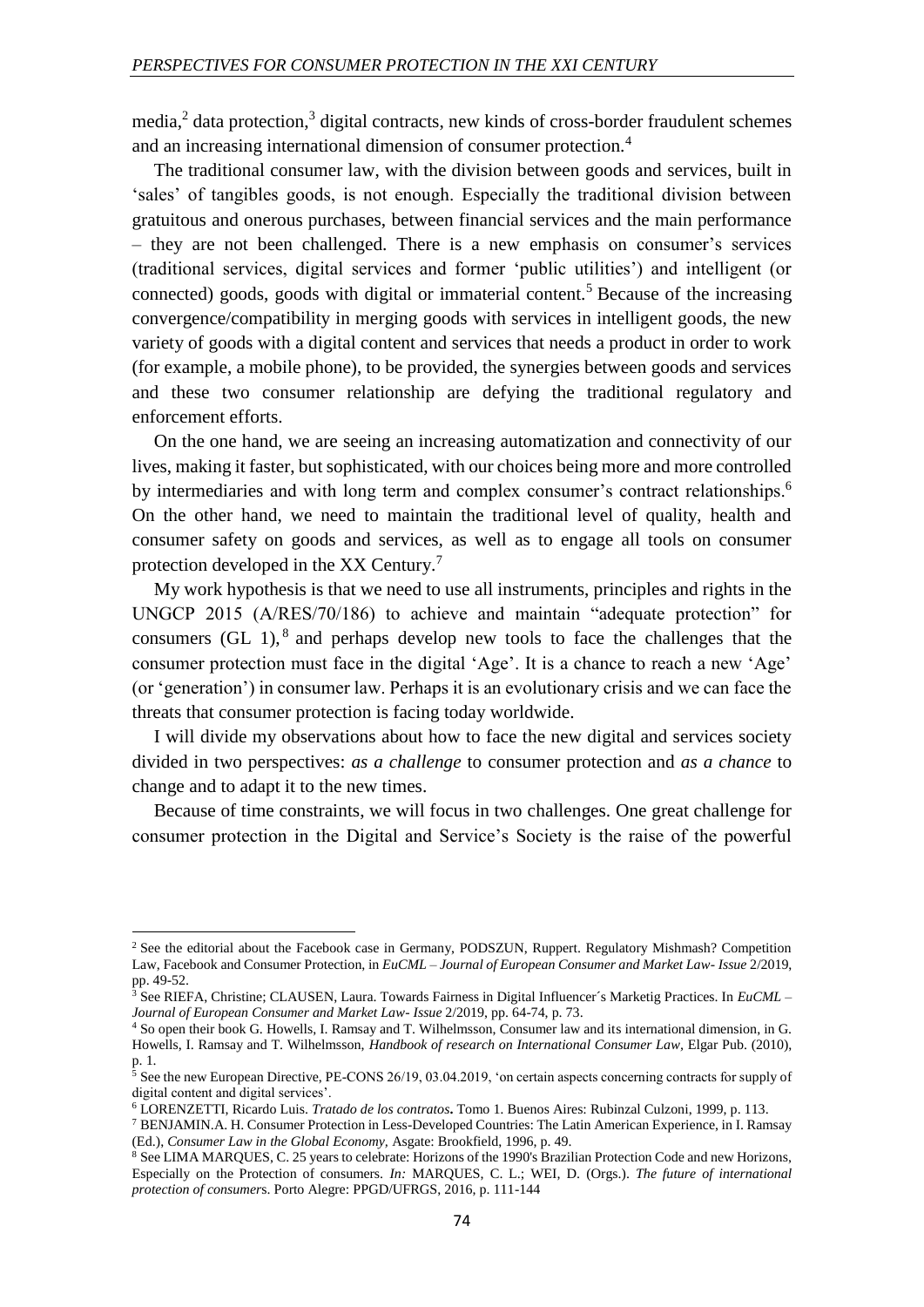intermediaries, especially in the new form of digital business.<sup>9</sup> The former middleman is now in the global digital marketplaces as 'gatekeepers'<sup>10</sup> of the most of the consumer transactions. The UNGCP has a new chapter on E-commerce (GL 63 to 65) aiming to accommodate existing consumer policies to the 'special features of electronic commerce' to enhance 'consumer confidence' in the new digital marketplaces, also the collaboration between States in this matter. The second very important challenge is sustainable consumption. Sustainability is a new quality of goods and services and comes today along with the need to protect consumers' personal data and along with the need of a more effective healthy and safety global strategy.

My point here in this first part is to analyze if we can talk about a new 'vulnerability' or weakness of consumers in the XXI Century. I was inspired by the fundamental revision of the UNGCP in 2015. It is to note that the UN Guidelines on Consumer Protection before the revision in 2015 only about 'disadvantage consumers' and consumers of the 'rural area' were included. Now, the UNGCP has new 'legitimate need' to protect vulnerable consumers (GL 4, d), enhanced the chapter on international cooperation (GL 79-94) and new chapters on e-commerce (GL 63-65), on financial services (GL 66-68), on especial issues, like international tourism, on energy, on food, on water, on pharmaceutics, on public utilities (GL 69-78), focusing on 'vulnerable and disadvantage' consumers". And since the revision of 99, the UNGCP gave us the basis for a more sustainable consumption. For all these principles, I will argue that the UNGCP now recognize a new vulnerability of consumers $11$  in the XXI Century.

So, my second part is about the chances of this current mandate of the UNGCP and the chances to develop a 'second generation' of consumer law with more equality and freedom for consumers and more cooperation and effective enforcement worldwide. The creation of the IGE-Intergovernmental Group of Experts on Consumer Protection Law and Policy at the UNCTAD, as an international institutional machinery, give us hope for a better future of consumer protection worldwide and, more particularly, in developing and emergent countries.<sup>12</sup>

Here my inspiration is the work of my professor from Heidelberg, Erik Jayme,<sup>13</sup> about the need for protection of the individuals in the globalized world, especially in front of the new digital giants with global dominant positions. Consumers want now not only freedom, but also equality and efficient ways to fight against new discrimination, harm and abuse possibilities. My work hypothesis is that the digital revolution is calling for a

1

<sup>9</sup> MELLER-HANNICH, Caroline, Share Economy and Consumer Protection. *In:* SCHULZE, Reiner; STAUDENMAYER, Dirk (Orgs.). *Digital Revolution: Challenges for Contract Law in Practice*. 1. ed. Baden-Baden: Nomos, 2016. p. 119ff.

<sup>10</sup> Expression used by Prof. Dr. Hans Micklitz in the SECOLA Conference in Oxford. See MARQUES, Claudia Lima. A nova noção de fornecedor no consumo compartilhado: um estudo sobre as correlações do pluralismo contratual e o acesso ao consumo, *Revista de Direito do Consumidor*, v. 111, n. 26, p. 247-268, maio/jun. 2017, p. 247.

<sup>&</sup>lt;sup>11</sup> See also the Book of a German-Brazilian Researchteam, GSELL, B.; MELLER-HANNICH, C.; LIMA MARQUES, C.; ARTZ, M. ; HARKE, J. D. (Hrsg.) . *Wer ist der Verbraucher? Verbraucherbegriffe, Verbraucherleitbilder und situative Differenzierungen im Verbraucherschutz*. Baden-Baden: Nomos, 2018, p. 3ff.

<sup>12</sup> MARQUES, Claudia Lima. Relations Between International Law and Consumer Law in the Globalized World: Challenges and Prospects. *In*: MARQUES, Claudia Lima; WEI, Dan (Orgs.). *Consumer Law and Socioeconomic Development: National and International Dimensions.* Cham: Springer International Publishing, 2017. p. 211–238.

<sup>13</sup> JAYME, E. Le Droit International Privé du Nouveau Millénaire: la Protection de la Personne Humaine Face à la Globalisation, in *Recueil de Cours*, v. 282, 2000.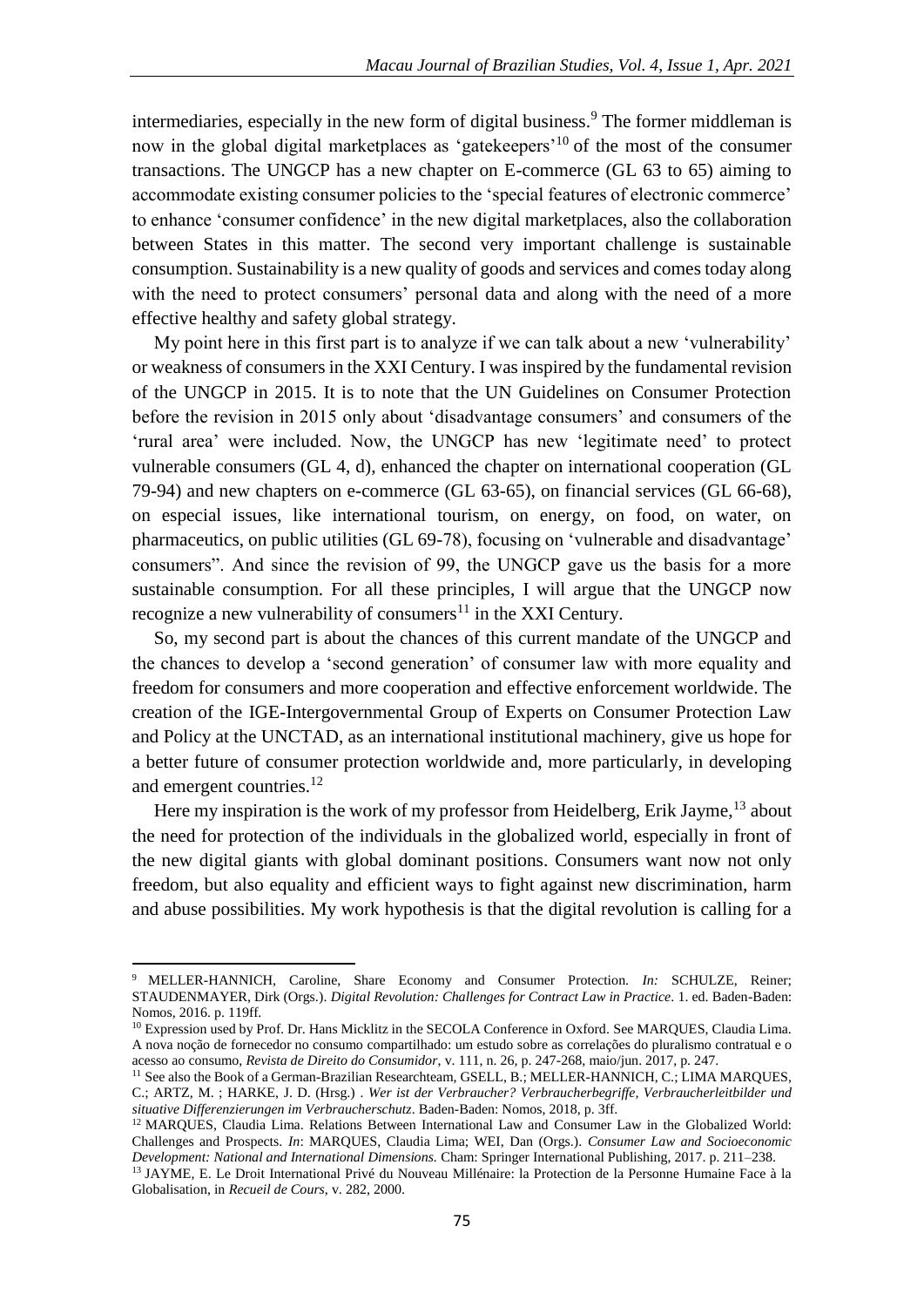benchmark study on consumer protection in the Digital Era or a fundamental Report on 'our common future' in the XXI Century.

# **II. Challenges for consumer protection**

Dogmatically speaking, Consumer Law was built in the XX Century.<sup>14</sup> The first element was *the choice* to assure freedom and party autonomy for the weaker party, so *good faith* was the proper principle, allowing re-personalizing the consumers transactions, assuring more information on the market. The focus was to assure *freedom*, freedom of consumers on the market despite the mass and adhesion contracts. The second element were the *fair treatment* and the assurance of faire commercial practices and combat fraudulent and misleading practices, so *confidence* (trust) was the proper principle, allowing the protection of consumers with more contractual cooperation and forbidding to treat different or unfairly any party. The focus here was *equality* and fairness to all consumers. The third element was the *quality of goods and services*, which created new legal and implied warranties and the principle of *strict liability* of the fabricants and the solidarity of the chain of professionals involved gave the response. The focus here was the fight against 'risk society' and to assure a *fraternal distributive effect* of the consumer protection laws. These legal elements were in all consumer laws on the globe. My last element of this traditional consumer protection is the *local enforcement*. We built very efficient national enforcement systems to protect consumers, sometimes regional or supranational, like in the EU and now in the Mercosur, but we do not have a truly international binding instrument to consumer protection and this soft system is not working anymore.

# **A**. **Digital and Service's Society**

**.** 

Here I want to argue that, perhaps, these elements (like modern law ideals: liberty, equality and fraternity) are not enough to assure effective consumer protection in the XXI Century and we need to introduce new elements or approaches on consumer law. The current service's society, with the advances of technologies, the new forms of economy and the winds of globalization have challenged the effectivity of these elements. The changes in consumer society are now worldwide, in Global North, but also in Global South.<sup>15</sup> Indeed the advances of digital technologies' world has allowed new forms of business (through 'Apps') and a new (share or circular) economy, with the raise of powerful 'intermediaries'. Despite of this, globalization means the interdependency of economies, societies and businesses. Consumers have used these facilities in national markets and e-commerce, but also in international tourism. All these phenomena have achieved an unprecedented democratization of international consumption.

<sup>14</sup> Here my inspiration is the article from, WILLET, Chris. Re-Theorising Consumer Law. In *Cambridge Law Journal*, 77(1), March 2018, pp. 179-210, p. 179 to 207 and the new edition of LIMA MARQUES, Claudia. Contratos no Código de Defesa do Consumidor.

<sup>15</sup> See NAUDE, Tjakie. Dissemination of Consumer Law and Policy in South Africa, in *J. Consum Policy* (2018) 41: 411-434.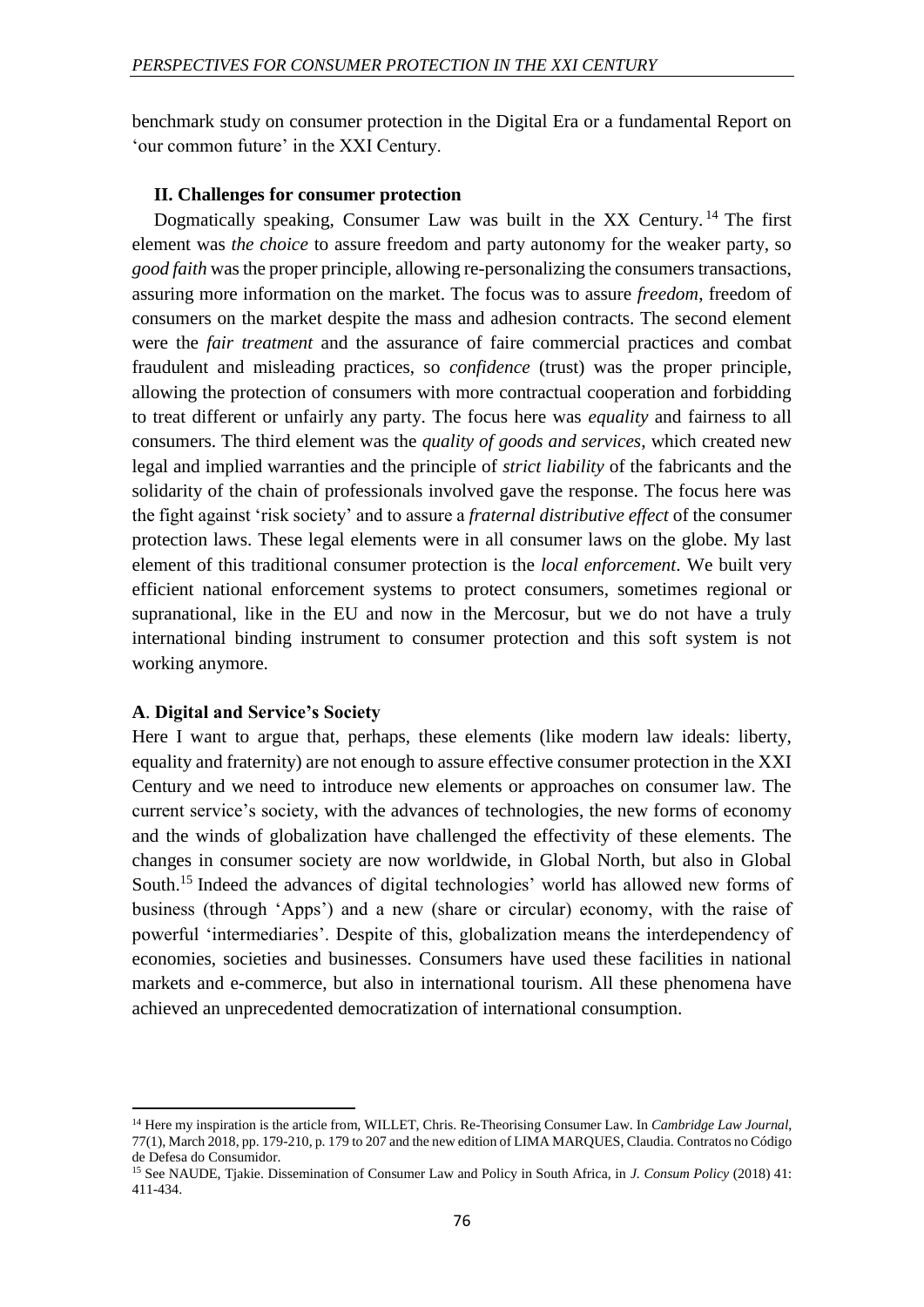### **a) More Freedom and Fairness?**

In the digital world the consumers have more choice and information than never, but they never know who is controlling the consumer transaction. We spoke about 'framed' autonomy (Norbert Reich) from the professionals; today we should speak about 'framed' information – we have all information, but not those we need… and no control at all about it. And what about fairness? The conformity of services was always a challenge for consumer law and now with goods of digital content the challenge is renewed. Fairness in contract and in commercial (and data) practices in the digital marketplace is also a hot topic. It is necessary to point out that, here, we have old/new contracts, old like 'sale contracts', but with new elements like the digital content. And we have very old contracts, like the roman **'***locatio conductio*' with new approaches in services contracts of the digital Era. The facilities to identify and to 'profile' the consumer is now allowing new kinds of discrimination, like the geo-blocking and the geo-pricing. With the possibilities of the Big Data, the Internet of Things, the algorithms, the AI, the robot-toys and the intelligent products, these kinds of storage (and treatment) of great number of consumers' data can also be a used to discriminate in the future.

Finally, I want to call the attention for two phenomena, the 'de-localization' of the providers and the internationalization of the chain of 'producers' or providers of services worldwide and their -like a paradox our digital times- concentration in a handful global digital giants, trademark that all us known. So, we can speak about a standardization of global suppliers, which receive the trust of consumers worldwide. The other is the new symbioses between services and goods, but also from the performance and the payment, sometimes being both controlled by the same global giant. Together with the data storage new kind of harms can occur.<sup>16</sup>

# **b) The Raise of new intermediaries: the 'Gatekeepers'**

**.** 

In the digital economy we have not only a plurality of suppliers organized in a chain to provide services and goods, but the raise of new intermediaries, these middlemen, who do not provide, but they organize/they control… The raise of new intermediaries (the 'gatekeepers' as Hans Micklitz called) is an interesting phenomenon of the collaborative economy: they control the transaction, the 'meeting' point of the consumer and the other person (the apparent 'professional') and control as well all important information and guidance during the choice, contract, service, sometimes also foresee form and moment of the payment and the private conflict resolution ways. They do not provide, they create the consumption opportunity, but they have the consumer data, they survey everything and they control it. They control also all practices and contracts; clauses, codes of conducts and policies of the legal relation. They are not 'hard' fabricants, but 'software' providers (Apps), almost like intermediaries, but the consumers have an over-confidence on their Marks and Names (Uber, Airbnb, Booking, etc.). They control the transaction itself, the choice to make, the information to give by the apparent supplier, they control 'who' is allowed to 'access' the platform to consume. They control the 'meeting' between

<sup>16</sup> NAUDE, Tjakie. Dissemination of Consumer Law and Policy in South Africa, in *J. Consum Policy* (2018) 41: 411- 434, p. 426 speaks about overestimated or ill-suited telecommunication plans, about 'data disparing faster than expected' and many 'micro-injuries' in South Africa.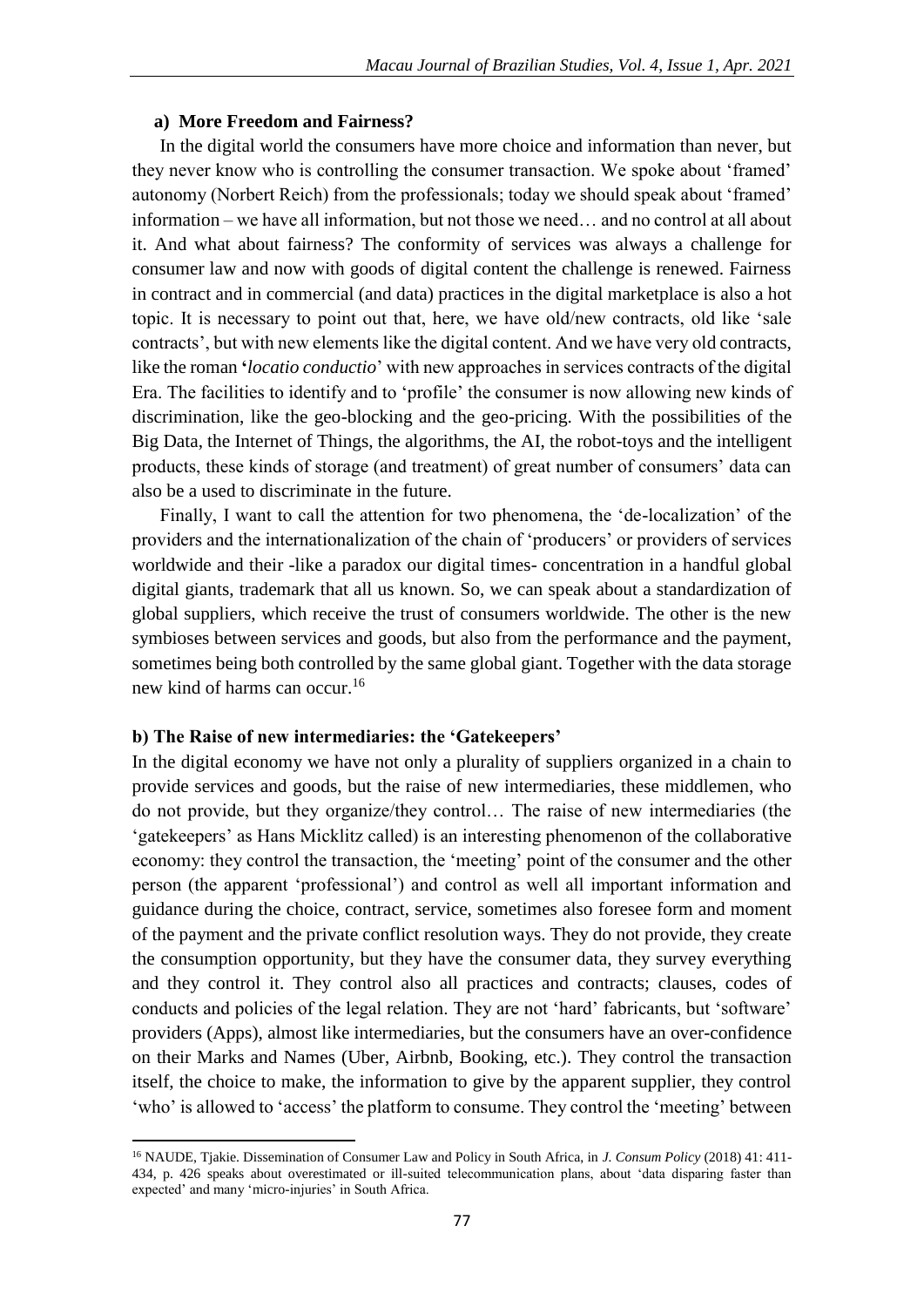the 'apparent supplier' and the consumer. It is to note that now the freedom is insight the ambiance, insight the digital world, which we could call freedom 'through' one 'App'. The language figure could be a 'cup', where the gatekeeper is the one on control of the consumption "meeting point", the contract or the policies, the commercial practices, the 'pricing', the 'service'/delivering itself, how and when it happens, the guidance and the information to collect and to give to the consumer. Sometimes they control also the payment, but always they control the consumer's data, the real 'money' in the digital world. Sometimes they also provide counting on private schemes to solve the conflict. These powerful intermediaries are the keepers of the B2C transactions, their labels, Trademarks and names are known worldwide. The result is an overconfidence of the consumer… My vision of this "meeting point" inside the cup, created by the controller, could be exemplified as:



# **B. Sustainability, Data Protection and Security**

1

Now we should focus in what is the quality of performance in our digital and service's society. For sure there are three elements that come to mind: Sustainability, Data Protection and Security. Security is an open expression, beyond safety, it includes respect and privacy (GL 5,k; 11, e; 14,h UNGCP)<sup>17</sup> to legitimate expectations of the goods/service and the consumer's data used now and in the future…

Since 1999, the UNGCP provides a very detailed set of rules and principles on sustainable consumption (GL 49-62), and since the Revision of 2015, the Sustainable Development Goals are one of the objectives of the UNGCP (GL 1, h; GL 4, i) and of both the mandate to international cooperation (GL 91) and the work in capacity-building of the UNCTAD IGE (GL 92). UNGCP defines the bases to sustainable consumption in GL 49: "*Sustainable consumption includes meeting the needs of present and future generations for goods and services in ways that are economically, socially and environmentally sustainable*." Here I do not want to repeat this mandate, but only to emphasize that in order to achieve these goals in the digital world, we need to enhance the dialogue among disciplines, among competition, data and consumer protection. Our

<sup>&</sup>lt;sup>17</sup> MUNIZ CIPRIANO, Ana Cândida. The Intergovernmental group of experts on consumer protection: forseeing a new time for consumer protection worldwide, in C. LIMA MARQUES; G. PEARSON; F. D. RAMOS (Eds.). *Consumer Protection: Current Challenges and Perspectives – Proceedings of the 25 Years of IACL Congress- 16-19 July 2017*, Porto Alegre/IACL, 2017, pp. 453-469, p. 459.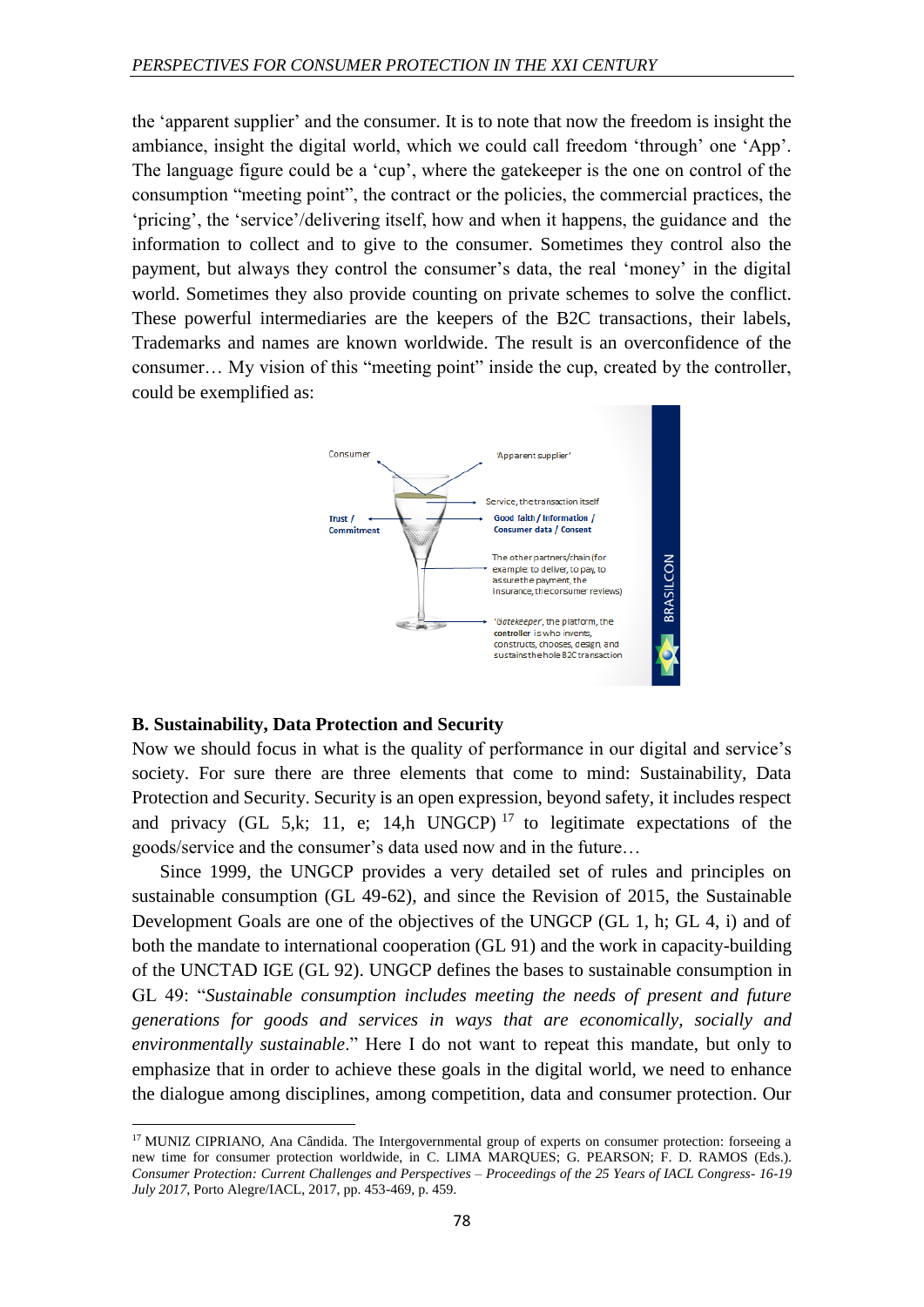common future depends of our capacity to embrace the need for a holistic view of quality. Concerns with health and security should not only focus in physical injury, but also in new kinds of offense (social, environmental and personal data offenses etc.) My final observation is about the importance of the environmental information to consumers, as the UNGCP explains. How to follow the responsibilities of a sustainable choice without information about the origin, the genetic modification, the energy costs, the production and the reverse-liability for the disposal of the product later… Environmental information and environmental education are the symbol of the level we want to achieve in the future in consumer protection.

When we talk about dialogue, we mean that, nowadays, a dialogue between consumer agencies and other agencies, especially the data protection and environmental ones, is also necessary. Besides, the application of all these laws, as the 'Dieselgate' has shown, is needed. This phenomenon was called by Erik Jayme, 'dialogue of sources': 'sources dialogue', it consists in the simultaneous and coherent application of more than one law in a single case.

I want to end this part with the following question: Is the legal framework sufficient? Especially in the Global South? The UNCTAD has made a summary of legislation:

*52% countries with consumer protection laws* 

*58% countries with privacy laws*

*72% countries with cybercrime laws*

78% countries with e-transactions or e-commerce laws<sup>18</sup>

For the success of the e-commerce legislation worldwide, I am sure the UNCITRAL Model Law has largely contributed. In a research about African countries, Thierry Bourgoinie and Marie-Collette Kamme Mouaffo<sup>19</sup> conclude that from the 54 countries in Africa 18 have no general legal framework for consumer protection, 5 have bills on the subject and 2 have especial legislation about food safety. $20$ 

These researches show us that the legal framework is not sufficient and the situation is not the best in Global South countries. More capacity building and efforts from the UNCTAD could help these countries. We have global suppliers and they could impose 'double standards' (*deux poids, deux mesures*?) in countries without a strong legislation. As Gabriel Stiglitz alerts, this is a risk for the Global South. As a final remark, there is an opportunity for the development of a new generation of consumer law, adapted to the digital revolution.

#### **III. Chances for a 'second generation' of consumer laws**

The expression 'second generation of consumer law' is from Hans-W. Micklitz.<sup>21</sup> The author establishes a link between the 'privatization of public utilities' (and the transition

1

<sup>18</sup> Source: UNCTAD+CSO+Newsletter+16+November, https://unctad.org/en .

<sup>&</sup>lt;sup>19</sup> Research Presented in 2017 in the Summer Course at the UQAM, Montreal. I thank the authors to allowed me to use their research.

<sup>&</sup>lt;sup>20</sup> The countries mentioned in this first research it were (in French): Burkina-Fasso, Burundi, Comores, Congo, Erythrea, Gabon, Gambie, Ghana, Guiné-Bissau, Guiné Equatorialle, Lybie, Mauritania, São tomé et Principe, Senegal (dec. 1968), Somalie, Soudan, Soudan Sud, Suaziland. (Also Le Sahara Occidental, not yet regonized by the international community).

<sup>21</sup> MICKLITZ, Hans-W. Do Consumers and Businesses Need a New Architecture of Consumer Law? A Thought Provoking Impulse, in *Yearbook of European Law*, Vo. 32, N. 1 (2013) , pp. 266-367, p. 294.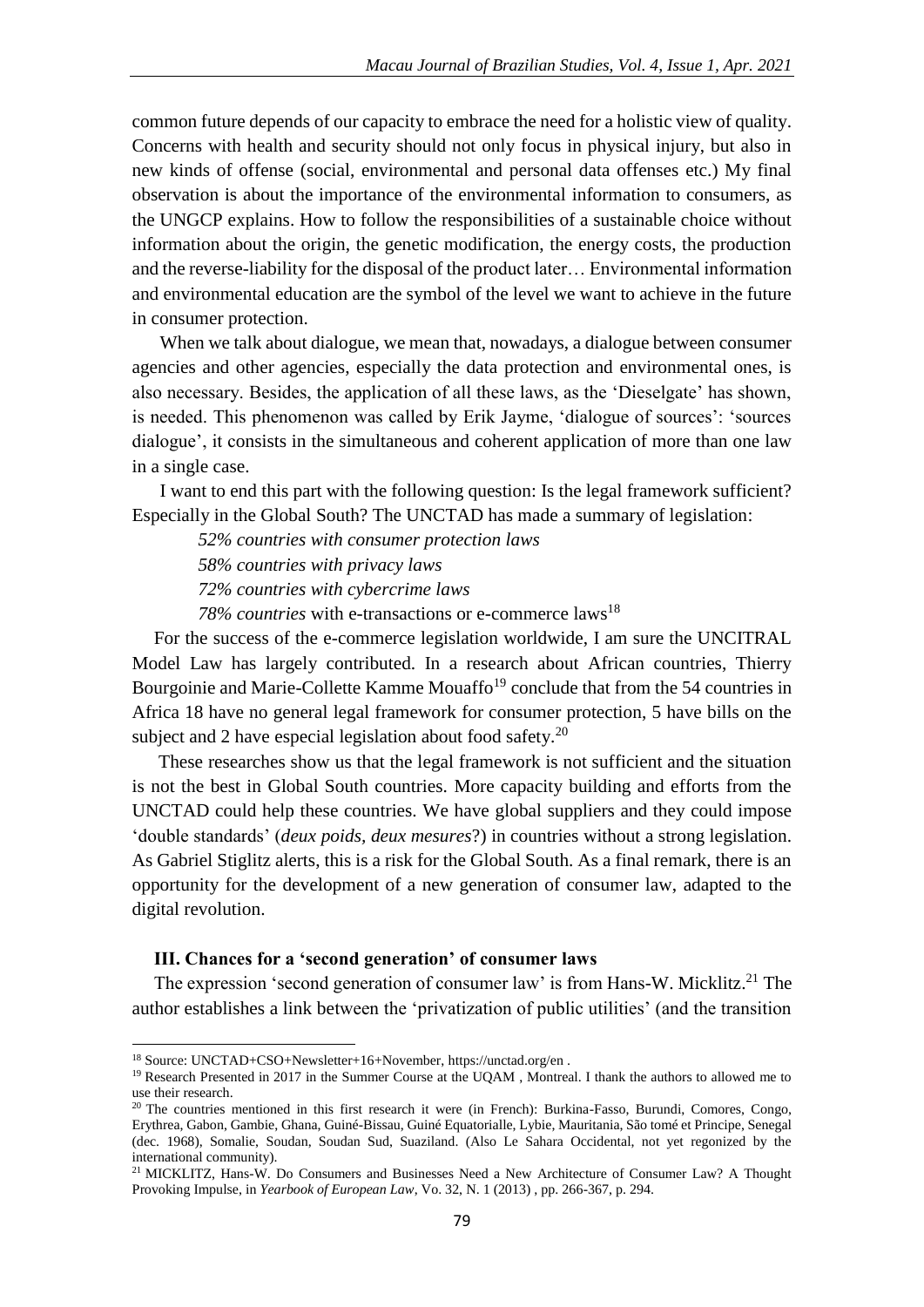from the Welfare State to a more regulatory State) and the 'second generation' of consumer legislations, that focus on services and also the recognition of special 'vulnerable consumers' in order to compensate the weakness of part of the consumers. Here, I want to use this central idea to point out that the chances that consumer law and policy can face the challenges of the digital revolution are linked with the recognition of a new vulnerability of consumers in this digital era.

### **A. Freedom/Equality: global dominant position and discrimination**

If perspectives are 'the way that you look at an object or landscape', now I want to reflect about the negative and the positive impact of the digital revolution on the consumer society. The negative impacts I want to highlight are the new possibilities of discrimination among consumers, and the positive ones are the use of digital technology to empower consumers and also to enhance flexible means to resolve dispute resolution online.

Discrimination is one of the 'new' subjects of Private Law, as the European Union has made clear, in a study made by the European Parliament collecting "*information on discrimination against consumers on grounds of place of residence or nationality in the Digital Single Market (DSM). Collected evidence indicates such practices as refusals to sell or discriminatory conditions depriving consumers of access to goods and services on DSM or obliging consumers to pay higher prices*".<sup>22</sup> The concentration in few providers allows us to think about global standards, which would be used worldwide.

The digital revolution can, however, be seen as chance to develop a 'second generation of consumer law' with more equality and not only freedom for consumers. Here my inspiration is the work of Erik Jayme,  $2<sup>3</sup>$  on the need to protect the individuals in the globalized world. We can identify these new digital giants and their global dominant positions, so consumers want now not only freedom, but also equality and efficiency to combat these new discrimination, harm and possibilities of abuse.

But not everything is bad with this new 'global dominant position' of a few giant corporations; perhaps here there is a chance to also enhance the efficacy of the dispute resolution with online tools, and especially non-binding instruments to consumer dispute resolutions that maintain the access to the judges, if the consumer considers necessary. One new aspect is that some of these relations between consumers and the giants of the digital world are long term contracts. The exclusion of the consumer can be very negative for him/her. I used to call this new kind of long-term contracts 'captive', in which the consumer's fidelity is an asset, but the time of the contract is not always favorable to consumers.

Here we can learn from sociology when it considers the new influence of the Time-Space changes in our XXI Century. The digital world gives ubiquity to consumers, they do many things in a few seconds; they are always on the mobile and connected, but time seems to be always 'against' the consumers. Time is now an element of marketing and

**.** 

<sup>&</sup>lt;sup>22</sup> See IP/A/IMCO/ST/2013-03 , accessible in http://www.europarl.europa.eu/meetdocs/2014\_2019/documents/imco/dv/discrim\_consumers\_/discrim\_consumers\_e n.pdf .

<sup>&</sup>lt;sup>23</sup> JAYME, E. Le Droit International Privé du Nouveau Millénaire: la Protection de la Personne Humaine Face à la Globalisation, in *Recueil de Cours*, v. 282, 2000.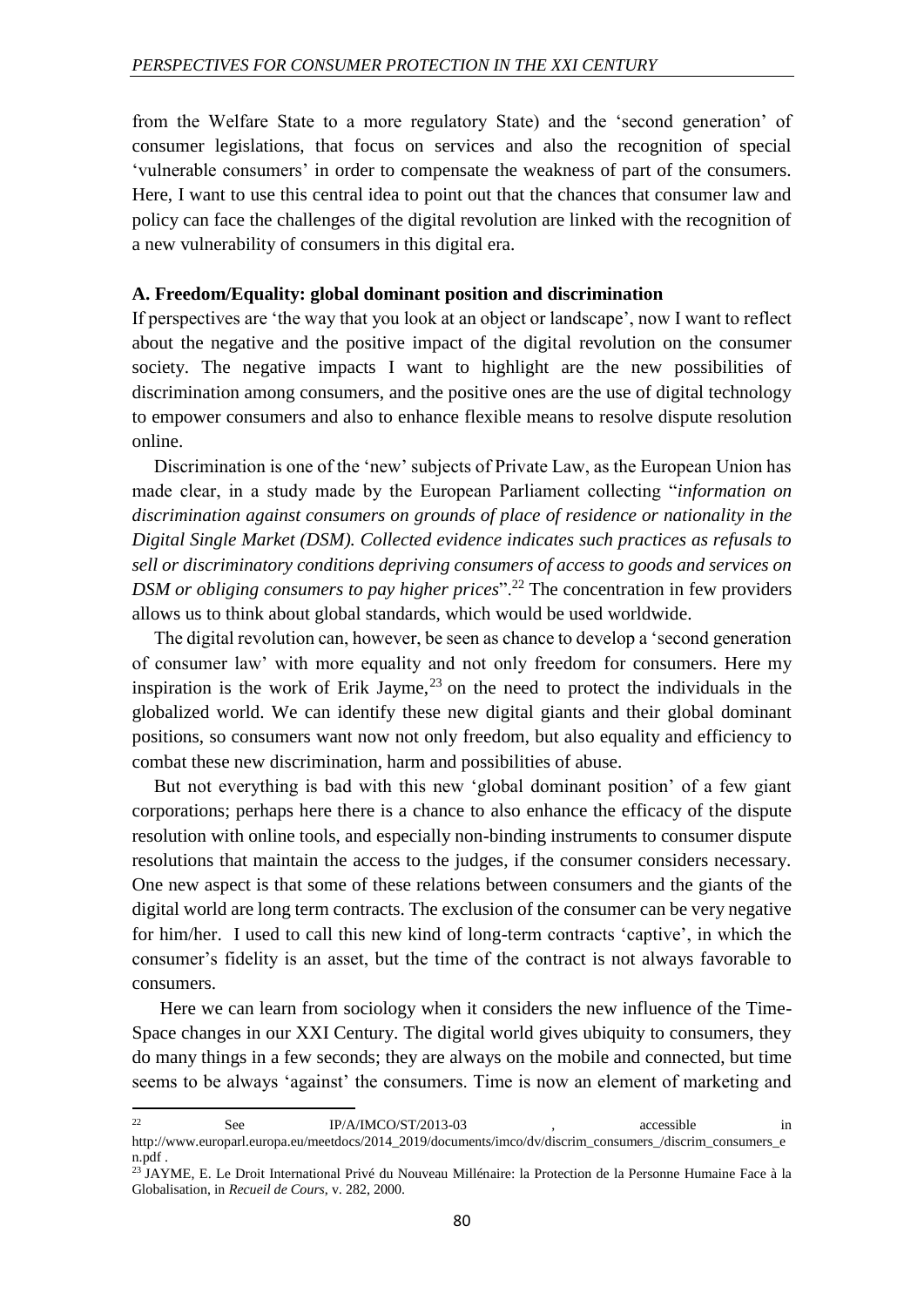control, we need to protect the time of the consumers and develop redress mechanisms when the professionals or intermediaries are responsible for the 'time lost' by consumers, when the professionals use time as a pressure factor or cause damages to consumers. The access to services, the differences they can make, can be a new turning point.

# **B. Cooperation/Enforcement/Harm: tourism, global standards and health**

The studies by Hans Micklitz point out the importance of the enforcement  $24$  and enhancement of international cooperation.<sup>25</sup> Some examples can provide clarity about the natural link between international cooperation and efficient enforcement in a global scenario.

# **a) Shaping International Cooperation**

 $\overline{a}$ 

The need for more international cooperation in consumer's health and safety is a common demand in international fora. In the absence of global standards, the enforcement agencies have created voluntary networks and they aim to work together to create a link between the existent systems of Rapid Alert (from the OAS, RAPEX etc.).

Another important point of cooperation is the sharing of information, especially about recalls, that is not always easy, but it would be an important evolution to achieve. The cases are getting complex and globalized, so the sharing of information and also of evidences would be a very positive step. The 'Dieselgate' scandal has shown that software can be used and implanted also to fraud environmental standards.<sup>26</sup> Other recall cases normally begin in the global North, with more conditions to establish scientific evidences about the harm and impact of defective product or services, so the sharing of these evidences would be beneficial for all countries in the global South, if the legal framework for that cooperation exists. Class litigation is more successful in some countries than others, so if the sharing of recall evidences (not only information and alerts) was a practice, the state agencies and the jurisprudence could use them. The Tobacco industry case also has shown how difficult it is to achieve cooperation and to achieve equal treatment for consumers form different regions.

The digital revolution has changed the way we contract. Distance contracts and international tourism is not a privilege of few. With the democratization of digital goods comes also a democratization of international consumption, so the physical localization of the consumer and provider become less important. The localization in different countries remains important for Private International Law issues. But also in Private International Law, the division between the so-called 'passive' consumers (contracting through the Internet, but remaining in the country of residence/domicile) and active

<sup>24</sup> See General Rapport, in MICKLITZ, Hans-W.; SAUMIER, G. (Eds.) *Enforcement and Effectiveness of Consumer Law*, Springer, 2018, p. 15ff.

<sup>25</sup> MICKLITZ, Hans-W.; DUROVIC, Mateja. *Internationalization of Consumer Law - A Game Changer*, Springer, 2017, p. 5ff.

<sup>&</sup>lt;sup>26</sup> CHOSSIÈRE, Guilhaume P. et al. Public health impacts of excess NO x emissions from Volkswagen diesel passenger vehicles in Germany, in *2017 Environ. Res. Lett*. 12 034014, 1-14. Available at: http://iopscience.iop.org/article/10.1088/1748-9326/aa5987/pdf.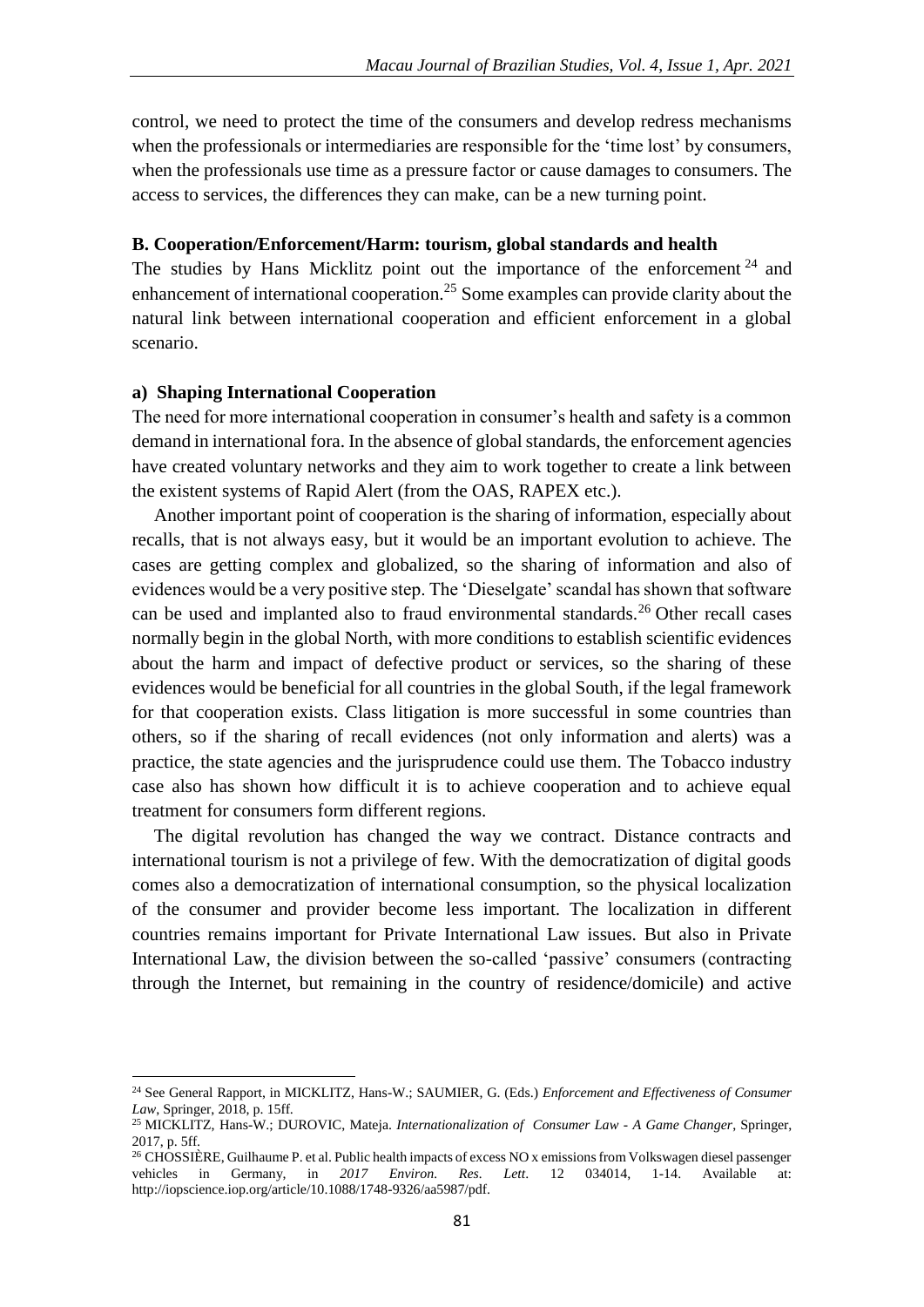consumers (tourists, that voluntarily -all consumption is voluntary!- goes to another country) is losing importance. $27$ 

Brazil has a proposal to draft a Convention on the protection of tourists as consumers ("*Proposal concerning a Draft Convention on Co-operation and Access to Justice for International Tourists*") at the Hague Conference of Private International Law.<sup>28</sup> This Proposal aims to create a global network on consumer agencies to inform and help tourists to get access to justice, like small claims, ADR and court proceedings. It also allows tourists to get administrative help at the local consumer enforcement agency, if there is one, without discrimination vis-à-vis national tourists.

The fact that, today, 45% of the tourist's destinations are emergent economies and developing countries,<sup>29</sup> "which not always are well equipped to inform, to assist and help *the tourists to have access to Justice, ADR and other channels to solve their problems quick and inexpensively*" <sup>30</sup> has caught the attention of the Brazilian government. Worldwide, we are living a new diversification of tourism destinations: arrivals in emerging countries destinations increased from 30% in 1980 to 45% in 2014, and it is expected to reach 57% by 2030, the equivalent of more than 1 billion international tourist arrivals in emergent economies.<sup>31</sup>

The good results of the Mercosur Tourist's Network and the positive experience during the World FIFA CUP in 2014 and the Olympic Games in Rio de Janeiro in 2016 with the proposed *ex ante* intervention of consumer agencies to inform and help international tourists have consolidated the Proposal of the Brazilian government. The second draft of the Proposal was presented in 2015 with 10 Articles.<sup>32</sup> Article 1 states the objectives of the proposed Convention: "*a) Provide international tourists who are habitually resident in, or nationals of, any Contracting State and who are travelling to, or in, another Contracting State ("the State visited"), with access to judicial proceedings, and alternative procedures for the settlement of disputes, such as conciliation, mediation or* 

**.** 

<sup>&</sup>lt;sup>27</sup> LIMA MARQUES, C. Towards a global approach to protect foreign tourists: building governance through a new cooperation net in consumer and tourist issues, *In*: A. Sierraltra; C. Lima Marques. (Org.). *Derecho internacional, mundialización y gobernanza.* Asunción: CEDEP/ASADIP, p. 425-455, 2012, p. 425

<sup>&</sup>lt;sup>28</sup> See LIMA MARQUES, C. The Brazilian "Draft Convention on Co-operation in Respect of Tourists and Visitors Abroad" at the Hague Conference and the UN World Tourism Organization's Draft Convention, in j. Moreno Rodriguez; C. Lima Marques. Los servicios en el Derecho Internacional Privado – Jornadas de la ASADIP 2014, ASADIP: Porto Alegre (2014) pp. 823-848.

<sup>&</sup>lt;sup>29</sup> The data are: 1,4 million international arrivals in 2018. http://www2.unwto.org/press-release/2019-01-21/international-tourist-arrivals-reach-14-billion-two-years-ahead-forecasts International tourism arrivals in 2017: 1,322 million (growth of 7% in relation to 2016); Advanced economies arrivals in 2017: 724 million (54,8%); Emerging economies arrivals in 2017: 597 million (45,2%). Source: 2017 UNWTO Tourism Highlights. Available in: <https://www.e-unwto.org/doi/pdf/10.18111/9789284419029>.

<sup>30</sup> Letter from the Foro Iberoamericano de las Agencias Gubernamentales de Protección al Consumidor (FIAGC) to the Hague Conference´s Secretary-General, from 3. September 2018. The original is: "Vivimos en un tiempo de creciente diversificación de destinos y países generadores del turismo internacional, así como la auto-reserva de servicios turísticos. Hoy el 45% de los destinos turísticos son economías emergentes (puntos destacados de la OMT 2017), que no siempre están bien equipados para informar, ayudar y ayudar a los turistas a tener acceso a Justicia, ADR y otros canales para resolver sus problemas demanera rápida y económica. Sabemos que su institución está estudiando canales para ayudar a llenar este vacío de instrumentos internacionales o esquemas cooperativos para ayudar a los consumidores que enfrentan problemas en el extranjero en los países visitados. En la actualidad, 1.300 millones depersonas que realizan turismo transfronterizo y la proyección de la OMT es que en 2030 habrá 1,8 millones: la mayoría de los destinos turísticos internacionales serán economías emergentes (57%). Este turista debería tener sus derechos respetados en todo el mundo."<br><sup>31</sup> See UNWTO World T

<sup>&</sup>lt;sup>31</sup> See UNWTO World Tourism Barometer – v. 16. January 2018. Available in:< http://cf.cdn.unwto.org/sites/all/files/pdf/unwto\_barom18\_01\_january\_excerpt\_hr.pdf .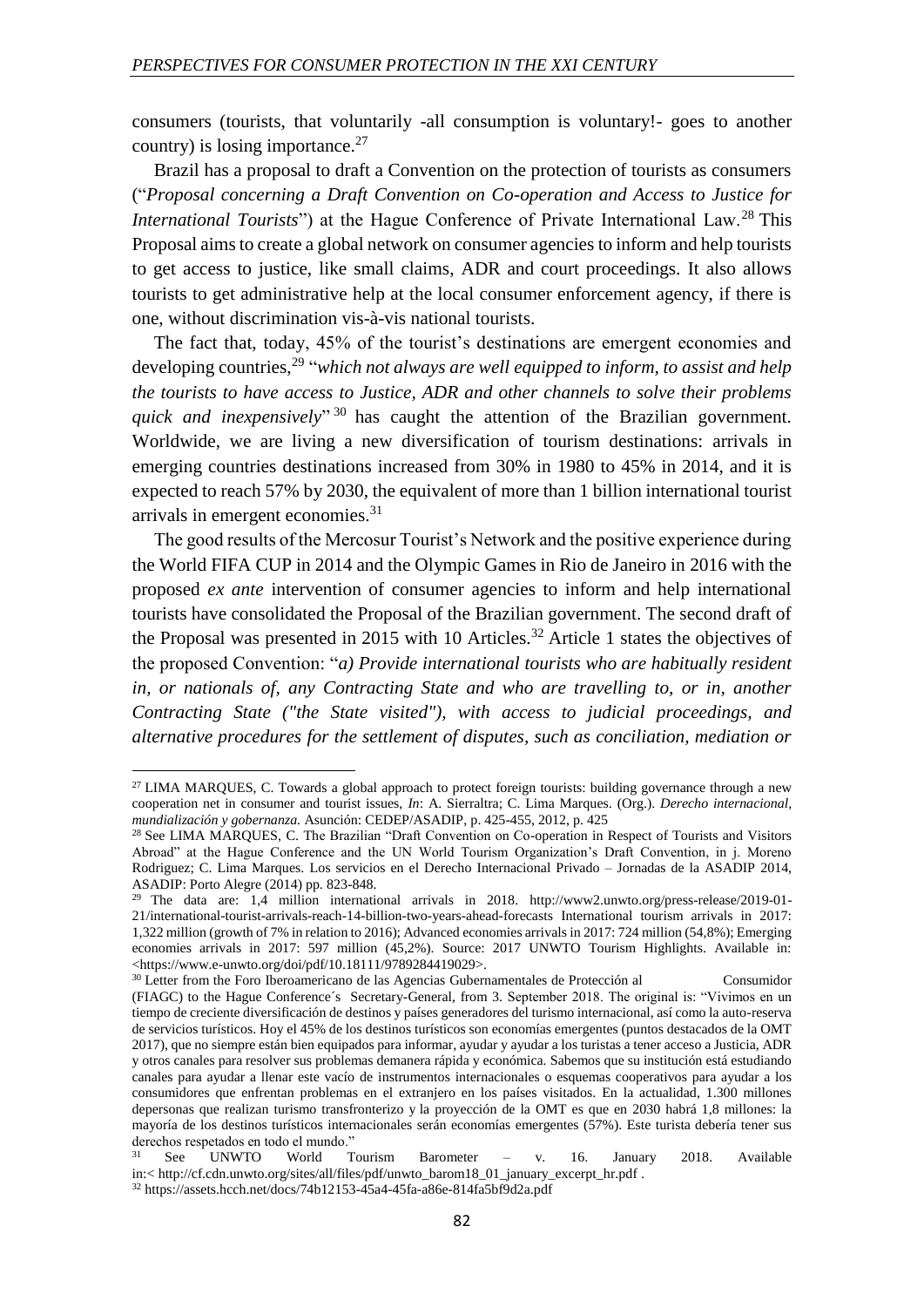*arbitration including complaint procedures for the protection of consumers' interests available in the State visited on an equal footing with persons who are nationals of and habitually resident in that State; b) Provide such tourists with accessible information on such procedures, and with a uniform multilingual form for complaints regarding common travel and related issues, as well as an accessible channel to present such complaints so that prompt and expeditious may be taken to resolve these issues; Establish a system of cooperation between authorities of each Contracting State*."

The creation of a global network on consumer protection has also a positive effect to overcome Conflict of law problems, by the application of the law of the visited country (law/forum rule) so the tourist will be helped like a national tourist-consumer, and if the case is not solved by the administrative or judicial (ADR) instruments available in the country he/she visited, the complaint form will give the tourist the chance to use their own law in their own country of residence, if the tourist chooses to file a complain abroad. It is the first time that Brazil proposes a subject at the Hague Conference, a matter of great importance for emerging countries, so it is a real chance to improve the cooperation between Global South and North.

#### **b) Enforcement/Harm: global standards and health**

As we said, enforcement is the driven force of success of the consumer protection. Local or national enforcement should be increased, with the help of the regional (like the Mercosur´s *Acuerdo* on Protection of Visitors) or supranational enforcement network (like the ECC-Net). The digital technology facilitates the creation of networks and the sharing of information between competent and enforcement authorities from various countries. In issues with recall of products and services, we should evolve to share information and data in order to create new global standards in health and safety.

Allow me to speak briefly about the role of the State in consumer enforcement. The digital revolution has also opened the doors to a so-called 'privatization of individual disputes', now offered by the providers itself. Although all new alternatives to solve dispute resolution are positive, some attention must be given to these phenomena. Normally, private ADR or ODR have no data available for the consumer agencies and the consumers, so there is no transparency in the process. Therefore, these new private schemes should be non-binding for consumers, allowing then to access the judges and also to joint class actions in a short period after the decision is released.<sup>33</sup>

The last observation is about the necessary public enforcement in some consumer issues, like the ones that involve 'vulnerable' consumers that involve a necessary collective redress, or cases with international dimension and or needing preventive and dissuasive sanctions, such as fines.

### **Final observations**

**.** 

In my opinion, we can conclude that there is a new consumer vulnerability/weakness in the digital marketplace. It is a 'situational' vulnerability and it should be considered.

<sup>&</sup>lt;sup>33</sup> In June 2019 the Hague Conference has reach consensus in a new judgment convention. Art. 5, 2 of the draft has an especial rule on the recognition of decisions involving consumers and employments. However, the text is not yet on the website.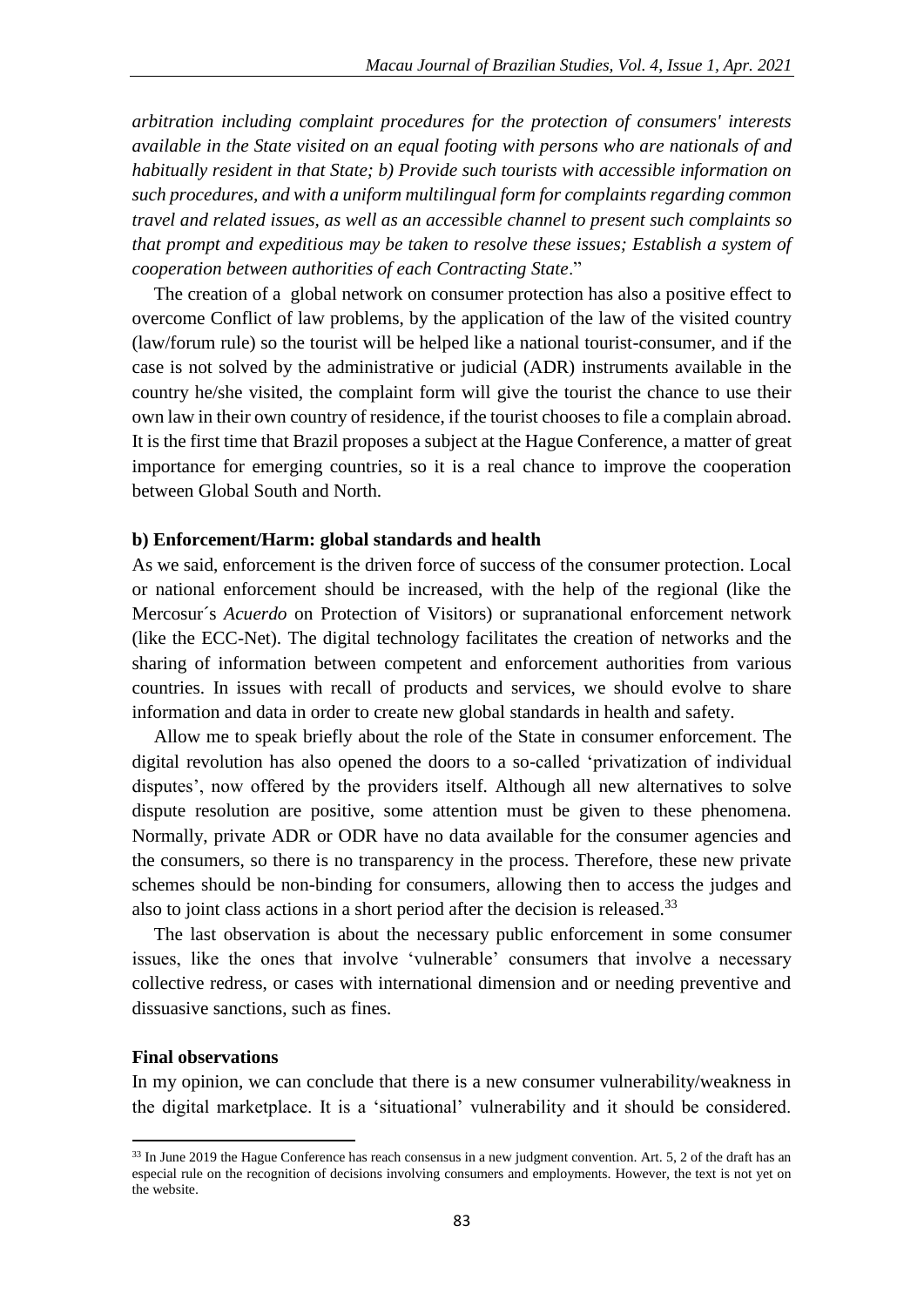Hence, we must redirect our look towards the providers, to see the professional organization, chain or network behind the scenes. It is also important to value the 'digital' information, knowing that it is a mix of marketing and information. It is important not to create or enhance the digital division between global South and North, so that global standards will avoid discrimination and double standards. Special attention must be given to data protection; data are the new 'value', sometimes even the currency in the digital world. New offenses are being identified and authors from Europe are calling for a general 'duty to trade fairly' in social media and in digital markets.<sup>34</sup>

The discussions that will come are about the conformity of services and the liability of the 'gatekeeper' as such, for data control and for *culpa in eligendo*. Not only that, the principal or subsidiary liability of all professionals involved in the organization (network or controlled business) is also important.

In emergent economies, the role of the State remains necessary to enforce consumer law. We are facing global challenges without global standards other than the UNGCP and clearly national law is not enough anymore. So the cooperation between jurisdictions and States are needed to improve the International Machinery. The IGE at UNCTAD is an important forum to be developed and supported.

And my final point is that the UNGCP gives the IGE the possibility "to undertake studies and research periodically on consumer protection issues related to the Guidelines" (GL 97, b). It seems to me that the digital revolution is comparable to the changes brought by the climate change, regarding the future of consumer protection and the sustainable consumption. The efforts of all States should be to complete the UNGCP mandate. So, my suggestion is to build a 'Brundtland Report' at the IGE. In my opinion, the profound and rapid technological and social changes impose the organization –like the environmental protection has already done with the Brundtland Commission– of a 'our common future' report, with the idea of 'leaving no consumer' behind. The UNCTAD and the Member States are calling to act.

#### **References**

 $\overline{a}$ 

- Benjamin. A. H. "Consumer Protection in Less-Developed Countries: The Latin American Experience". In I. Ramsay (ed.). Consumer Law in the Global Economy*.* Asgate: Brookfield, 1996.
- Chossière, G. P. et al. "Public health impacts of excess NO x emissions from Volkswagen diesel passenger vehicles in Germany". Environ. Res. Lett. 12 034014, 2017.
- Gsell, B.; Meller-Hannich, C.; Lima Marques, C.; Artz, M.; Harke, J. D. (Hrsg.). "Wer ist der Verbraucher? Verbraucherbegriffe, Verbraucherleitbilder und situative Differenzierungen im Verbraucherschutz". Baden-Baden: Nomos, 2018.
- Howells, G.; Ramsay I. & Wilhelmsson, T. "Consumer law and its international dimension". In Howells, G.; Ramsay I. & T. Wilhelmsson. Handbook of research on International Consumer Law*.* Elgar Pub., 2010.

<sup>34</sup> RIEFA, Christine; CLAUSEN, Laura. Towards Fairness in Digital Influencer´s Marketig Practices. In *EuCML – Journal of European Consumer and Market Law- Issue* 2/2019, pp. 64-74, p. 73ff.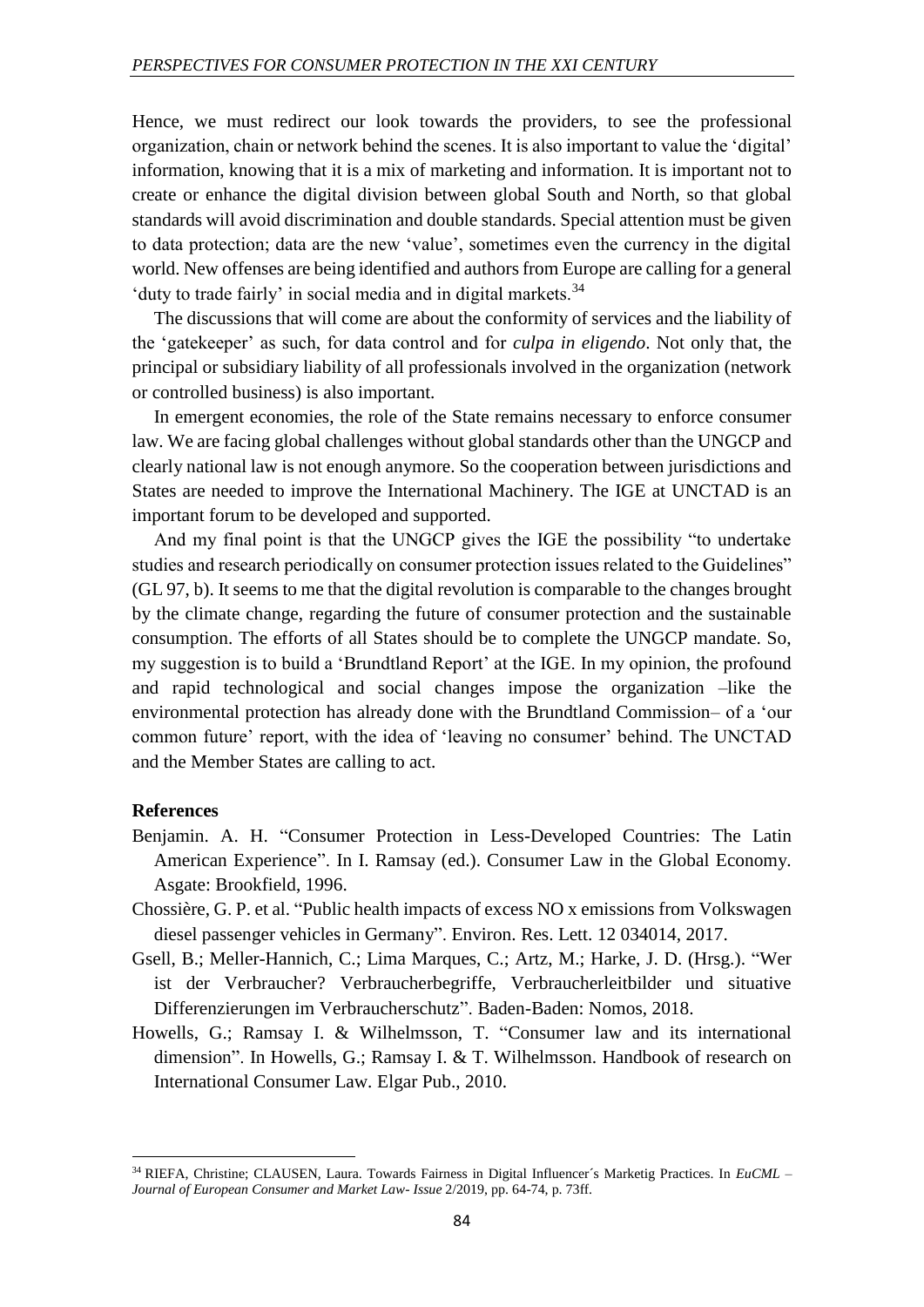- Jayme, E. "Le Droit International Privé du Nouveau Millénaire: la Protection de la Personne Humaine Face à la Globalisation". In Recueil de Cours. Vol. 282, 2000.
- Lima Marques, C. "A nova noção de fornecedor no consumo compartilhado: um estudo sobre as correlações do pluralismo contratual e o acesso ao consumo". Revista de Direito do Consumidor. Vol. 111(26), p. 247-268, maio/jun. 2017.

\_\_\_\_\_\_\_\_\_\_. "Relations Between International Law and Consumer Law in the Globalized World: Challenges and Prospects". In: Lima Marques, C. & WEI, D. (Orgs.). Consumer Law and Socioeconomic Development: National and International Dimensions*.* Springer International Publishing: Cham, 2017.

\_\_\_\_\_\_\_\_\_\_. "The Brazilian "Draft Convention on Co-operation in Respect of Tourists and Visitors Abroad" at the Hague Conference and the UN World Tourism Organization's Draft Convention". In Moreno Rodriguez, J. & Lima Marques, C. Los servicios en el Derecho Internacional Privado – Jornadas de la ASADIP 2014, ASADIP: Porto Alegre. pp. 823-848, 2014.

\_\_\_\_\_\_\_\_\_\_. "Towards a global approach to protect foreign tourists: building governance through a new cooperation net in consumer and tourist issues". In: Sierraltra, A. & Lima Marques, C. (Org.). Derecho internacional, mundialización y gobernanza. Asunción: CEDEP/ASADIP, p. 425-455, 2012.

\_\_\_\_\_\_\_\_\_\_. "25 years to celebrate: Horizons of the 1990's Brazilian Protection Code and new Horizons, Especially on the Protection of Consumers". In: Lima Marques, C. & Wei, D. (Orgs.). The future of international protection of consumers. PPGD/UFRGS: Porto Alegre, 2016.

- Lorenzetti, R. L. "Tratado de los contratos"**.** Tomo 1*.* Rubinzal Culzoni: Buenos Aires, 1999.
- Meller-Hannich, C. "Share Economy and Consumer Protection". In: Schulze, R. & Staudenmayer, D. (Orgs.). Digital Revolution: Challenges for Contract Law in Practice. 1<sup>st</sup> ed. Nomos: Baden-Baden, 2016.
- Micklitz, H.-W. "Do Consumers and Businesses Need a New Architecture of Consumer Law? A Thought Provoking Impulse". In: Yearbook of European Law. Vo. 32(1), pp. 266-367, 2013.

\_\_\_\_\_\_\_\_\_\_. & Durovic, M. "Internationalization of Consumer Law - A Game Changer". Springer, 2017.

\_\_\_\_\_\_\_\_\_\_. & Saumier, G. (eds.) Enforcement and Effectiveness of Consumer Law. Springer, 2018.

- Muniz Cipriano, A. C. The Intergovernmental group of experts on consumer protection: foreseeing a new time for consumer protection worldwide. In Lima Marques, C.; Pearson, G.& Ramos, F. D. (eds.). "Consumer Protection: Current Challenges and Perspectives". Proceedings of the 25 Years of IACL Congress, 16-19 July 2017, Porto Alegre/IACL, pp. 453-469, 2017.
- Naude, T. "Dissemination of Consumer Law and Policy in South Africa". In J. Consum Policy 41, 2018.
- Podszun, R. "Regulatory Mishmash? Competition Law, Facebook and Consumer Protection". In: EuCML – Journal of European Consumer and Market Law. Issue 2, 2019.